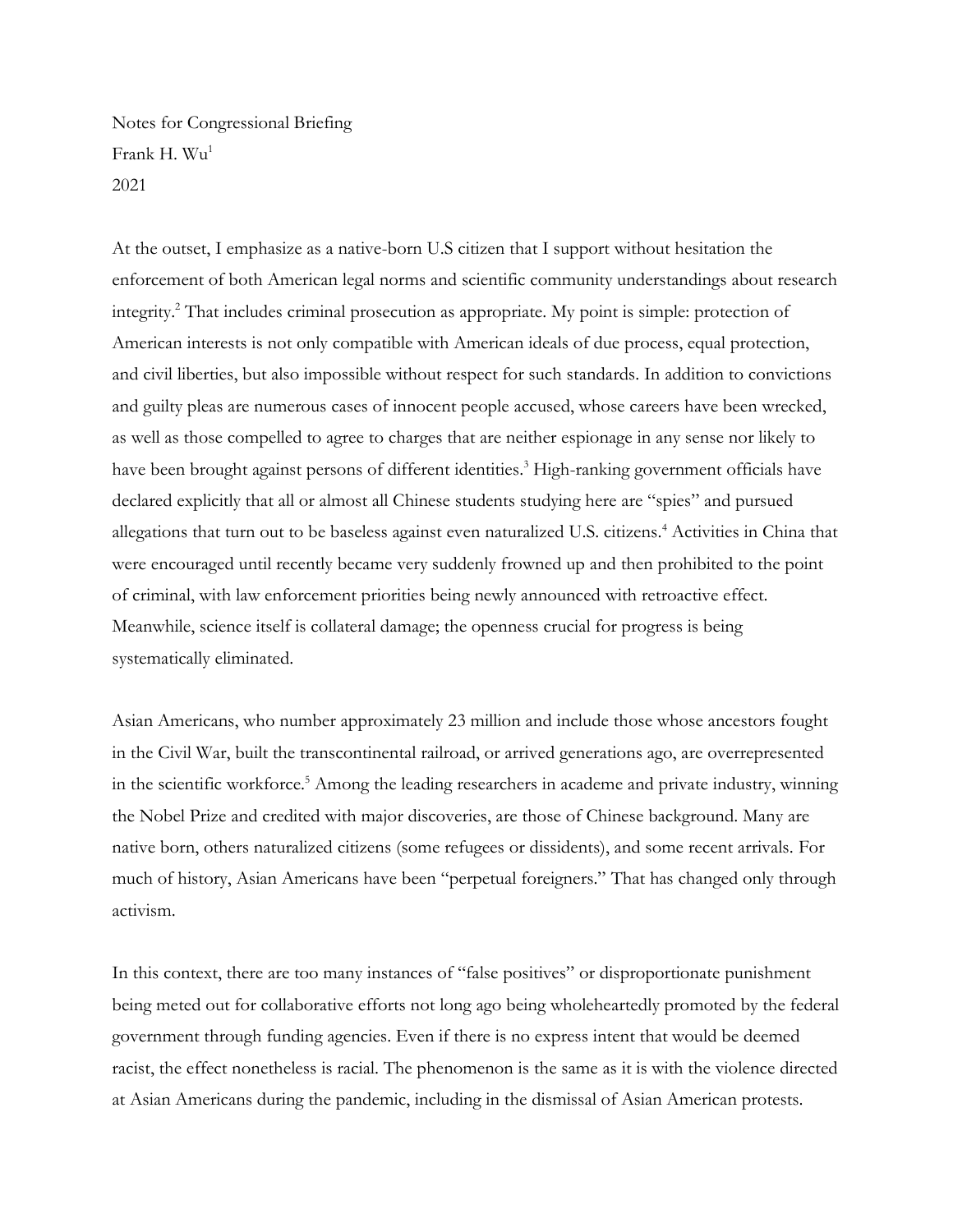Until the attack in Atlanta two months ago, with the confessed killer taking the lives of six Asian American women and eight victims, few other than Asian Americans themselves were attentive to the pattern of racial discrimination which is pervasive. The viral videos of other brutal attacks confirm that pattern, with individuals inspired to shout racial slurs in a toxic environment of blaming Asian Americans — and even those who appear Asian but are not — for the COVID-19 virus.

The cumulative effect is chilling. There has been a public policy message that the United States and China should "decouple." Within academic institutions, that implies any contact with China is problematic. By extension, interaction with persons of Chinese background is to be avoided unless those persons demonstrate their political loyalty to the United States in a manner not imposed on others similarly situated. This can happen very easily without any invidious intent. Due to the complexity of the rules, the constant change in details, the burden of compliance, the risks, and the penalties, the safest course is to stay away from anything that could attract suspicion no matter how worthwhile. Even the universities with the most research funding and faculty who have brought in such grants cannot afford to lose these moneys and the ability to compete in the future. (Federal employees of Chinese national origin also have made credible reports of racial discrimination.)

There have even been multiple attempts to rationalize racial profiling.<sup>6</sup> The claims include the suggestion that because individuals of Chinese descent committed violations of the law, other individuals who have nothing in common other than their heritage also should be regarded as suspect; or that the Chinese government recruits agents and "non traditional collectors" of intelligence based on ethnic affinity. The same logic was applied with Japan and Japanese Americans during World War II, resulting in the internment camps later repudiated unanimously by a blueribbon federal commission as unjustified – and subsequently the subject of 1988 redress legislation.<sup>7</sup> If accepted now, such arguments would allow stereotyping if it had the modicum of plausibility despite the negative consequences and would allow a foreign government's supposed actions to compromise a U.S. citizen's civil rights. It would be akin to the assertion that if a gang was made up of members of a certain background and attempted to enlist others familiar to them, investigation of persons solely because of that attribute would be proper. Yet efforts by Asian Americans and others to insist on transparency and consideration of these concerns have been met with denial rather than sympathy. There has not been interest until convenings such as this to address the problem or to involve Asian Americans.